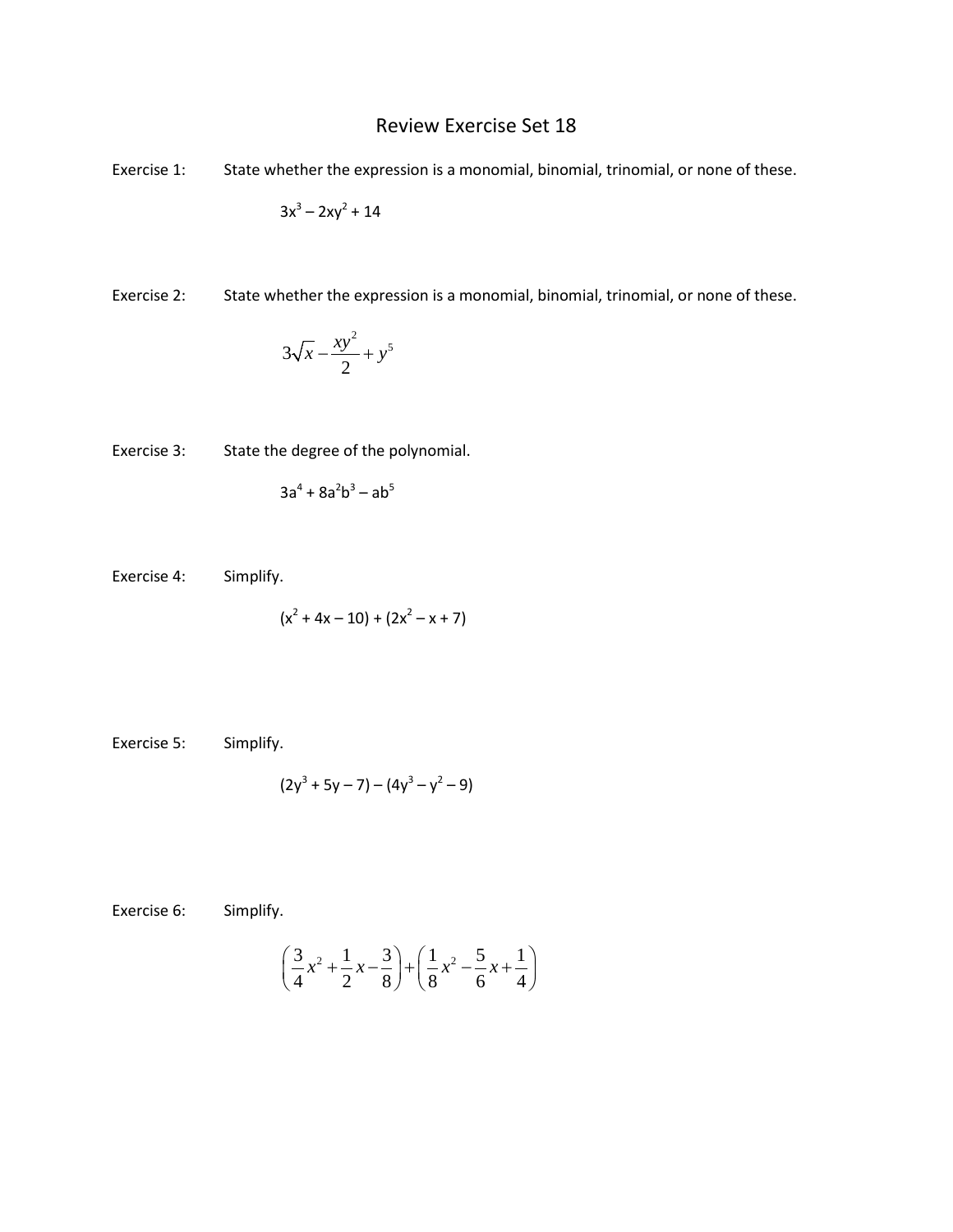## Review Exercise Set 18 Answer Key

Exercise 1: State whether the expression is a monomial, binomial, trinomial, or none of these.

 $3x^3 - 2xy^2 + 14$ 

This expression has three terms 3x<sup>3</sup>, -2xy<sup>2</sup>, and 14. Therefore, it would be a trinomial.

Exercise 2: State whether the expression is a monomial, binomial, trinomial, or none of these.

$$
3\sqrt{x} - \frac{xy^2}{2} + y^5
$$

**This expression is also a trinomial because it has three terms**  $3\sqrt{x}$  **,** 2 2  $\frac{xy^2}{2}$ , and  $y^5$ 

Exercise 3: State the degree of the polynomial.

 $3a^4 + 8a^2b^3 - ab^5$ 

First, we would find the degree of each individual term. The degree of the term is equal to the sum of the exponents on the variables.

Term 1:  $3a<sup>4</sup>$  - degree is 4 Term 2:  $8a^2b^3$  - degree is  $2 + 3 = 5$ Term 3:  $ab^5$ - degree is  $1 + 5 = 6$ 

The degree of the polynomial would be equal to the highest degree power of the terms.

## **degree of the polynomial = 6**

Exercise 4: Simplify.

$$
(x^2 + 4x - 10) + (2x^2 - x + 7)
$$

Remove parenthesis

$$
= x^2 + 4x - 10 + 2x^2 - x + 7
$$

Group common terms and list in descending degree power

$$
= (x2 + 2x2) + (4x - x) + (-10 + 7)
$$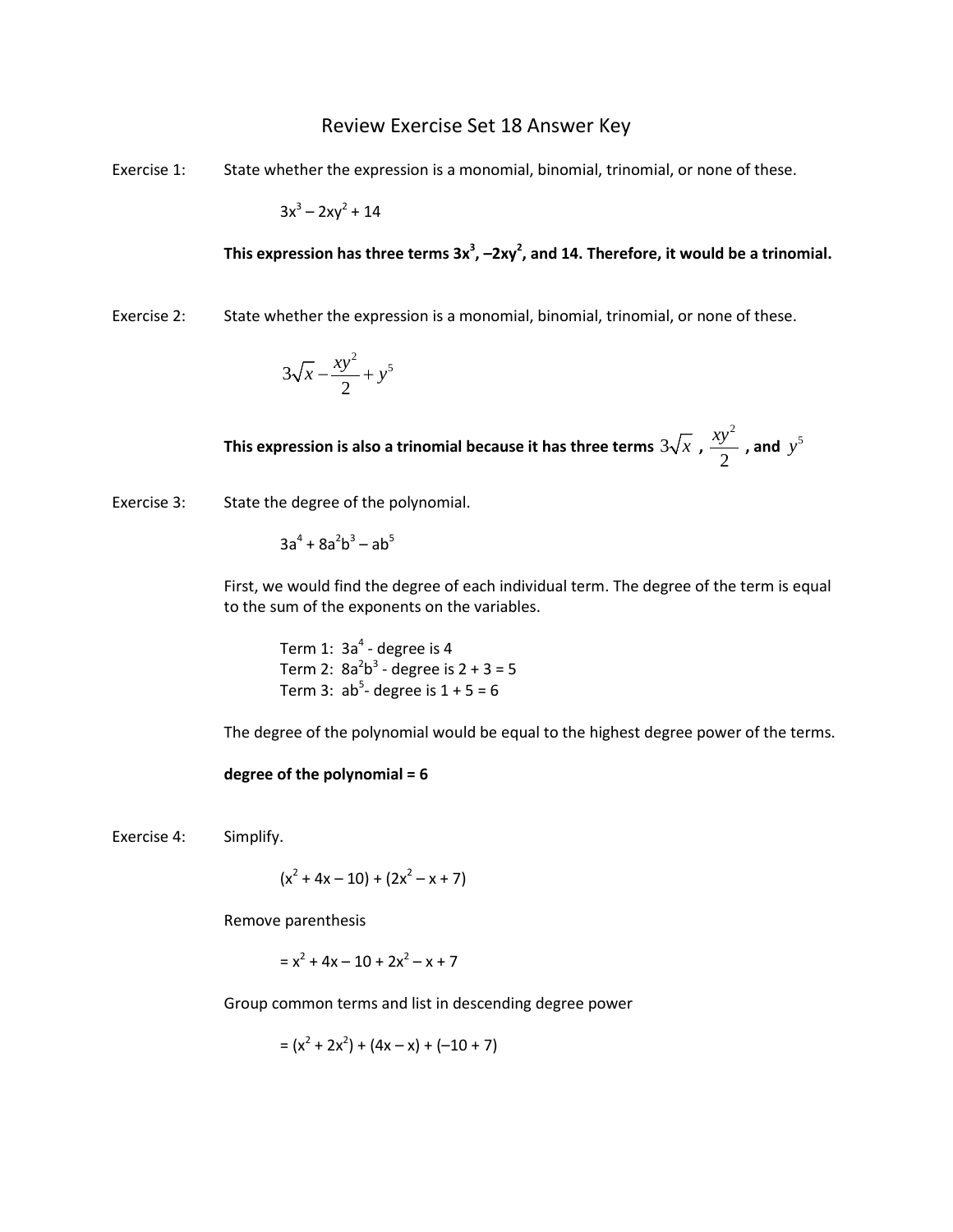Exercise 4 (Continued):

Simplify

$$
= (3x2) + (3x) + (-3)
$$
  
= 3x<sup>2</sup> + 3x - 3

Exercise 5: Simplify.

$$
(2y^3 + 5y - 7) - (4y^3 - y^2 - 9)
$$

Remove parenthesis and distribute negative

$$
= 2y3 + 5y - 7 - (4y3) - (-y2) - (-9)= 2y3 + 5y - 7 - 4y3 + y2 + 9
$$

Group common terms and list in descending degree power

$$
= (2y3 - 4y3) + y2 + 5y + (-7 + 9)
$$

Simplify

$$
= -2y^3 + y^2 + 5y + 2
$$

Exercise 6: Simplify.

$$
\left(\frac{3}{4}x^2 + \frac{1}{2}x - \frac{3}{8}\right) + \left(\frac{1}{8}x^2 - \frac{5}{6}x + \frac{1}{4}\right)
$$

Remove parenthesis

$$
=\frac{3}{4}x^2 + \frac{1}{2}x - \frac{3}{8} + \frac{1}{8}x^2 - \frac{5}{6}x + \frac{1}{4}
$$

Group common terms and list in descending degree power

$$
= \left(\frac{3}{4}x^2 + \frac{1}{8}x^2\right) + \left(\frac{1}{2}x - \frac{5}{6}x\right) + \left(-\frac{3}{8} + \frac{1}{4}\right)
$$

Get common denominators

$$
= \left(\frac{6}{8}x^2 + \frac{1}{8}x^2\right) + \left(\frac{3}{6}x - \frac{5}{6}x\right) + \left(-\frac{3}{8} + \frac{2}{8}\right)
$$